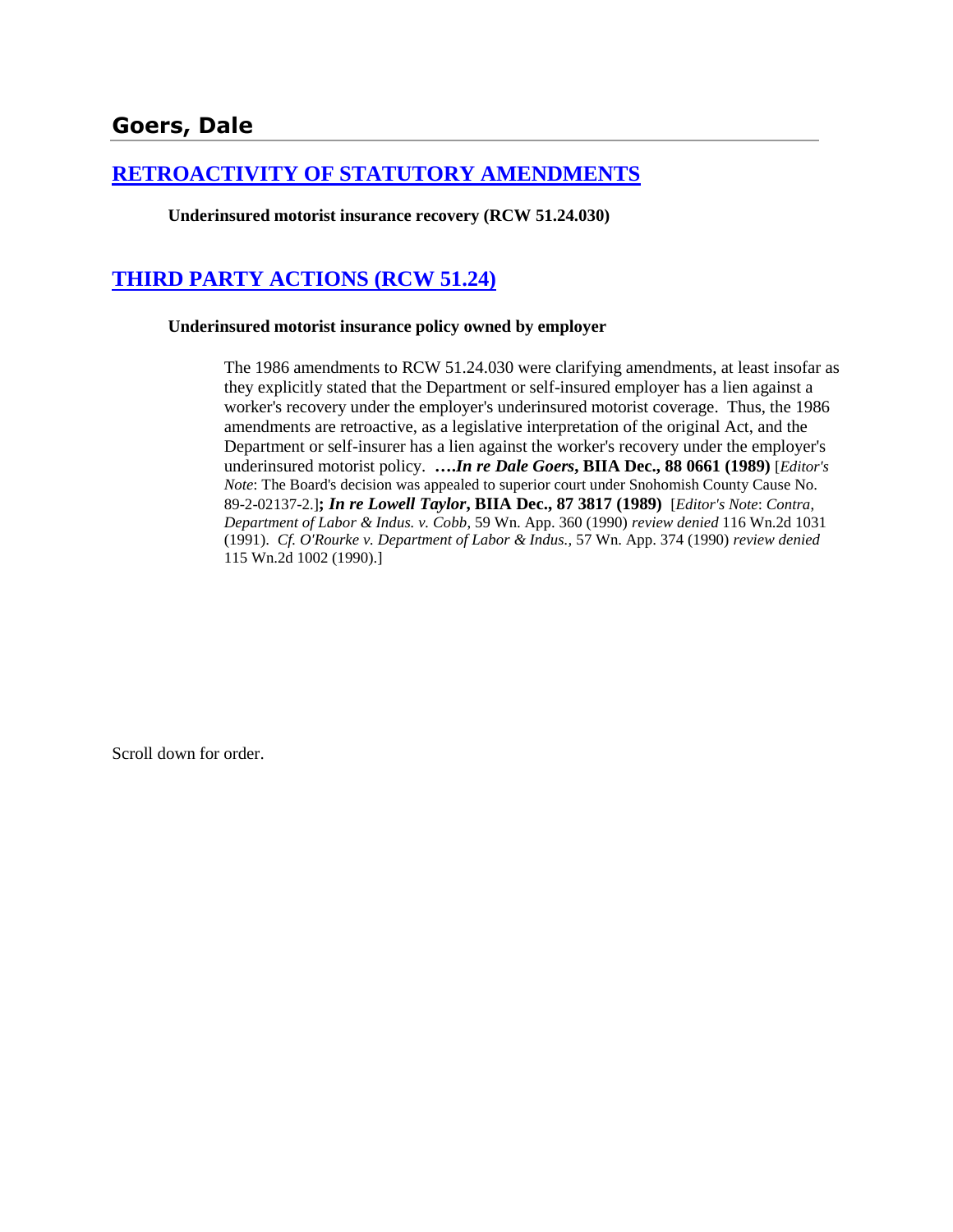### **BEFORE THE BOARD OF INDUSTRIAL INSURANCE APPEALS STATE OF WASHINGTON**

**)**

**IN RE: DALE F. GOERS ) DOCKET NO. 88 0661**

**CLAIM NO. J-501066 ) DECISION AND ORDER**

APPEARANCES:

Claimant, Dale F. Goers, by Rudolf V. Mueller

Employer, Gelco Corporation, None

Department of Labor and Industries, by The Attorney General, per Laurel J. Anderson, Paralegal and Thornton Wilson, Assistant

This is an appeal filed by the claimant, Dale F. Goers, on December 28, 1987 with the Department of Labor and Industries which was transmitted by the Department to the Board of Industrial Insurance Appeals on February 12, 1988. The claimant appeals an order of the Department of Labor and Industries dated November 3, 1987 adhering to the provisions of a Department letter dated August 24, 1987 stating that no further payments would be made by the Department to Dale F. Goers until she had expended \$93,366.87, present value, for costs related to the industrial injury occurring November 2, 1984; that distribution of settlement proceeds in Ms. Goers' action against the third party for damages incurred as a result of the injury of November 2, 1984 be made in accordance with RCW 51.24.060, and that Ms. Goers' net share of recovery is \$149,761.94, present value, of which\$93,366.87, present value, is subject to excess offset. The Department order is **AFFIRMED**.

## **DECISION**

Pursuant to RCW 51.52.104 and RCW 51.52.106, this matter is before the Board for review and decision on a timely Petition for Review filed by the claimant, and a response filed by the Department, to a Proposed Decision and Order issued on August 10, 1988 in which the order of the Department dated November 3, 1987 was affirmed.

Resolution of this appeal is based upon a stipulation of facts. No briefs were filed by the parties.

The issue before us is whether the Department of Labor and Industries has a lien against the claimant's recovery under the underinsured motorist coverage (UMC) provisions of her employer's insurance policy. There is no substantial dispute regarding the facts in this case. Dale Goers was injured while in the course of her employment on November 2, 1984. This injury was caused by an uninsured third party. Ms. Goers filed an industrial insurance claim with the Department for the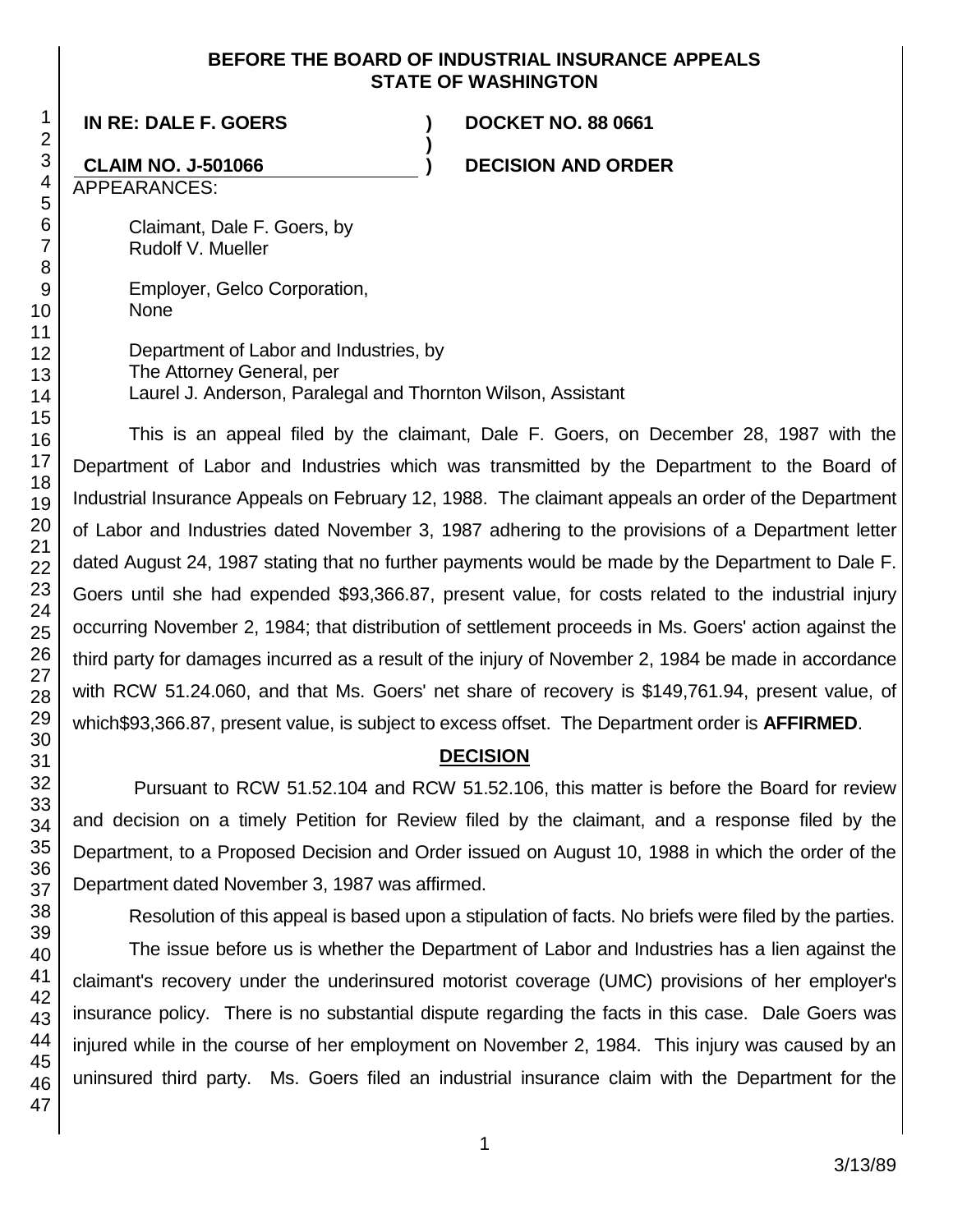November 2, 1984 injury and was paid industrial insurance benefits under Claim No. J-501066. On or about July 16, 1987 Ms. Goers recovered for a damage claim under the UMC provisions of her employer's insurance policy. The parties agree that if the Department has a legal right to reimbursement from Ms. Goers' UMC recovery, the Department has correctly calculated its share of the recovery under RCW 51.24.060 of \$24,981.52<sup>1</sup>, and has correctly denied future benefits until the excess recovery of \$93,366.87, present value, has been expended.

We begin with an overview of the historical framework of this issue, both in the case law and in legislation. On March 15, 1985, the Board issued a Decision and Order in In re Michael Morrissey, BIIA Dec., 66,831 (1985), with then Chairman Michael Hall and Board Member Frank E. Fennerty signing the majority opinion, and Phillip T. Bork dissenting.

The third party statute applicable in Morrissey read as follows:

"If the injury to a worker is due to the negligence or wrong of a third person not in the same employ, the injured worker or beneficiary may elect to seek damages from the third person.

"Laws of 1977, 1st ex.sess., ch. 85, § 1, p. 364. The Board majority concluded in Morrissey that the Department did not have a lien against the claimant's recovery under his employer's UMC policy provisions. The Department appealed, the Superior Court granted summary judgment in claimant's favor, and the Department appealed to the Court of Appeals.

In the meantime, during the very next legislative session, and apparently in response to the Board's Decision and Order in Morrissey, the Legislature amended Chapter 51.24 as follows:

> (1) If  $((an injury to a worker))$  a third person, not in a worker's same employ, is or may become liable to pay damages on account of a worker's injury for which benefits and compensation are provided under this title ((is due to the negligence or wrong of a third person not in the same employ)), the injured worker or beneficiary may elect to seek damages from the third person.

> **. . .** (3) Damages recoverable by a worker or beneficiary pursuant to the Underinsured motorist coverage of an insurance policy shall be subject to this chapter only if the owner of the policy is the employer of the injured worker.

Laws of 1986, ch. 58, § 1, p. 189.

l

 $1$  Both parties stipulated that the November 3, 1987 Department order demanded that the claimant reimburse the Department in the amount of \$24,981.52. We have reviewed the November 3, 1987 order and the August 24, 1987 letter and find no such reference. However, the sole issue before us is the legal propriety of the Department's lien, not the amount.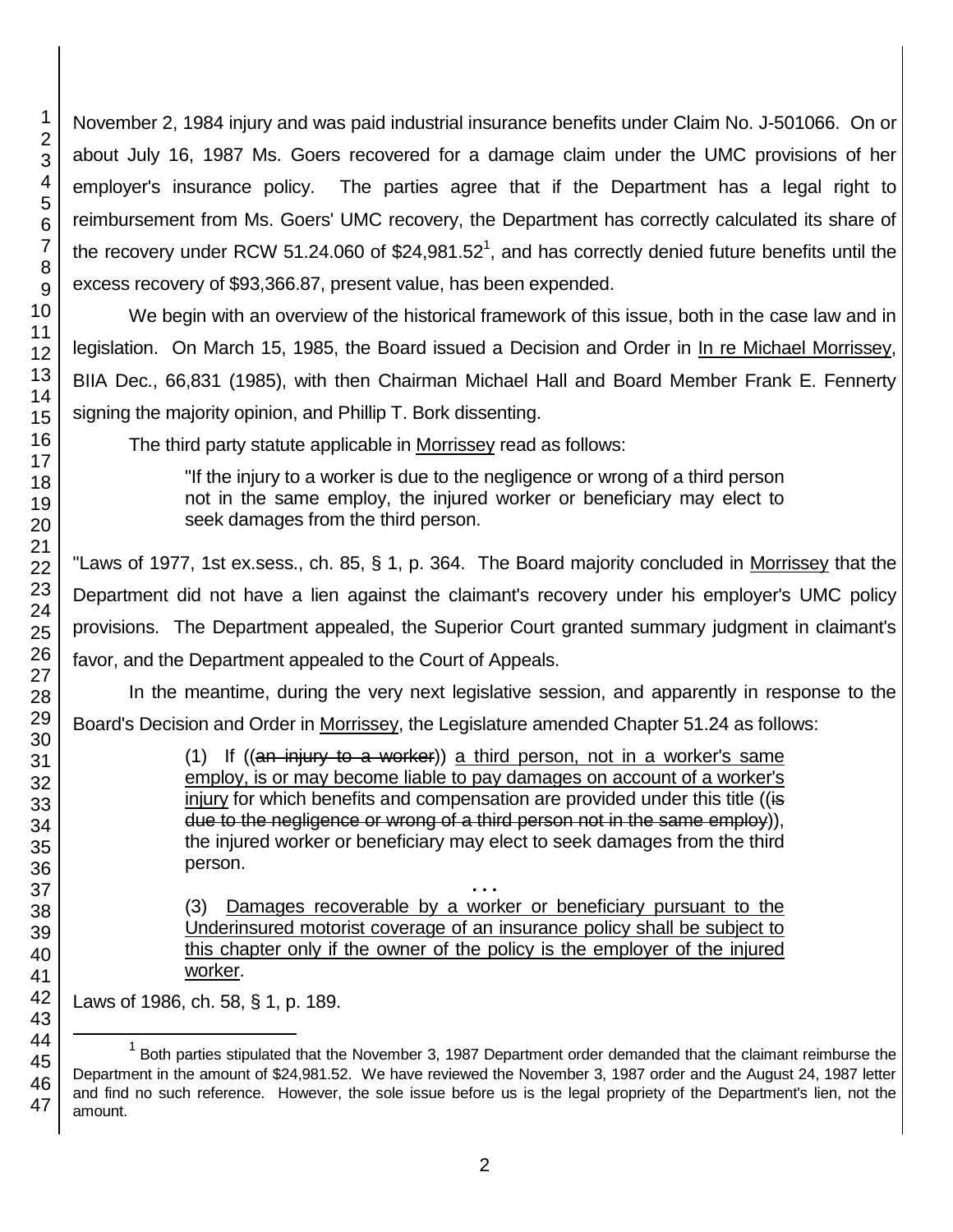l

On October 5, 1987, the Court of Appeals, Division I, decided Morrissey, reversing the Superior Court's affirmance of the Board Decision and Order and concluding that, even under the statute as it read prior to the 1986 amendments, the Department was entitled to a lien on the claimant's recovery under his employer's UMC policy provisions. At that time, the Court of Appeals decided not to publish its decision. However, on October 12, 1988 the court determined that the Morrissey decision would be of precedential value and entered an Order Granting Motion to Publish. Thereafter, on November 1, 1988, the court reversed itself and entered an Order Withdrawing Publication. Thus, there is no binding reported appellate court decision on the issue which is before us.<sup>2</sup> See State v. Fitzpatrick, 5 Wn.App. 661, 668 (1971).

The 1986 amendments are not explicitly made retroactive. However, if the 1986 amendments are considered to be clarifying amendments, then they are "effective from the date of the original act even in the absence of a provision for retroactivity. "Overton v. Economic Assistance Authority, 96 Wn.2d 552, 558 (1981). Because Ms. Goers was injured on November 2, 1984 and settled her third party action on July 16, 1987, RCW 51.24.030 as amended in 1984 would ordinarily be applicable. See RCW 51.24.902. However, if the 1986 amendments are retroactive, then they would apply to this claim. Thus, there are two questions before us: 1) whether, under RCW 51.24.030, as amended in 1984, the Department is entitled to a lien against Ms. Goers' July 16, 1987 recovery under her employer's UMC policy provisions; and 2) whether the 1986 amendments are retroactive.

RCW 51.24.030(1) as amended in 1984 read as follows:

(1) If ((the)) an injury to a worker for which benefits and compensation are provided under this title is due to the negligence or wrong of a third person not in the same employ, the injured worker or beneficiary may elect to seek damages from the third person.

Laws of 1984, ch. 218, § 3, p. 1105, effective June 17, 1984.

The Industrial Insurance Act is the exclusive remedy for workers injured during the course of employment. There is no remedy outside the Act for a worker who is entitled to workers' compensation benefits, except as specifically permitted by the Act. Bankhead v. Aztec Construction, 48 Wn.App. 102, 104-105 (1987). Indeed it is difficult to imagine more extensive exclusivity provisions than those contained in RCW 51.04.010 and RCW 51.32.010.

The Supreme Court denied review at 110 Wn.2d 1015 (1988).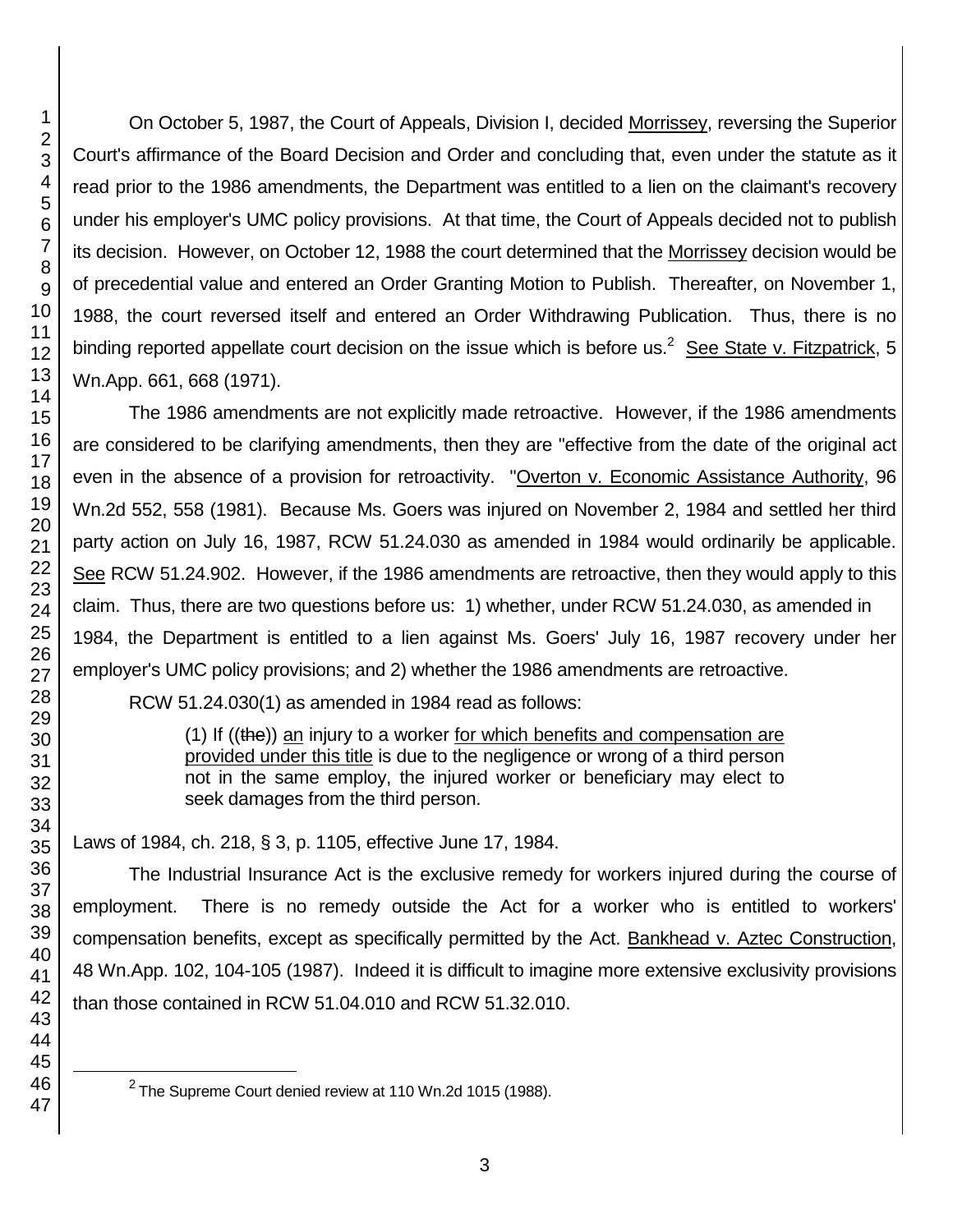### RCW 51.04.010 provides as follows:

The common law system governing the remedy of workers against employers for injuries received in employment is inconsistent with modern industrial conditions. In practice it proves to be economically unwise and unfair. Its administration has produced the result that little of the cost of the employer has reached the worker and that little only at large expense to the public. The remedy of the worker has been uncertain, slow and inadequate. Injuries in such works, formerly occasional, have become frequent and inevitable. The welfare of the state depends upon its industries, and even more upon the welfare of its wage worker. The state of Washington, therefore, exercising herein its police and sovereign power, declares that all phases of the premises are withdrawn from private controversy, and sure and certain relief for workers, injured in their work, and their families and dependents is hereby provided regardless of questions of fault and to the exclusion of every other remedy, proceeding or compensation, except as otherwise provided in this title; and to that end all civil actions and civil causes of action for such personal injuries and all jurisdiction of the courts of the state over such causes are hereby abolished, except as in this title provided.

(Emphasis added).

RCW 51.32.010 provides as follows:

Each worker injured in the course of his or her employment, or his or her family or dependents in case of death of the worker, shall receive compensation in accordance with this chapter, and, except as in this title otherwise provided, such payment shall be in lieu of any and all rights of action whatsoever against any person whomsoever.

(Emphasis added).

Given the exclusivity of the Act, the only source for Ms. Goers' right to recover under the UMC provisions of her employer's policy must be pursuant to the provisions of Chapter 51.24, the "third party chapter". But, with that right, Chapter 51.24 also imposes a lien in favor of the Department. Ms. Goers cannot, on the one hand, rely on Chapter 51.24 to permit her to recover under her employer's UMC policy provisions and, at the same time, contend that the lien set forth in Chapter 51.24 does not apply to the recovery.

The problem in the interpretation of RCW 51.24.030 arises because, prior to the 1986 amendments, that section contained the following language: "if an injury . . . is due to the negligence or wrong of a third person" the worker "may elect to seek damages from the third person." (Emphasis added). Because of this language, the argument can be made that Chapter 51.24 contemplated

1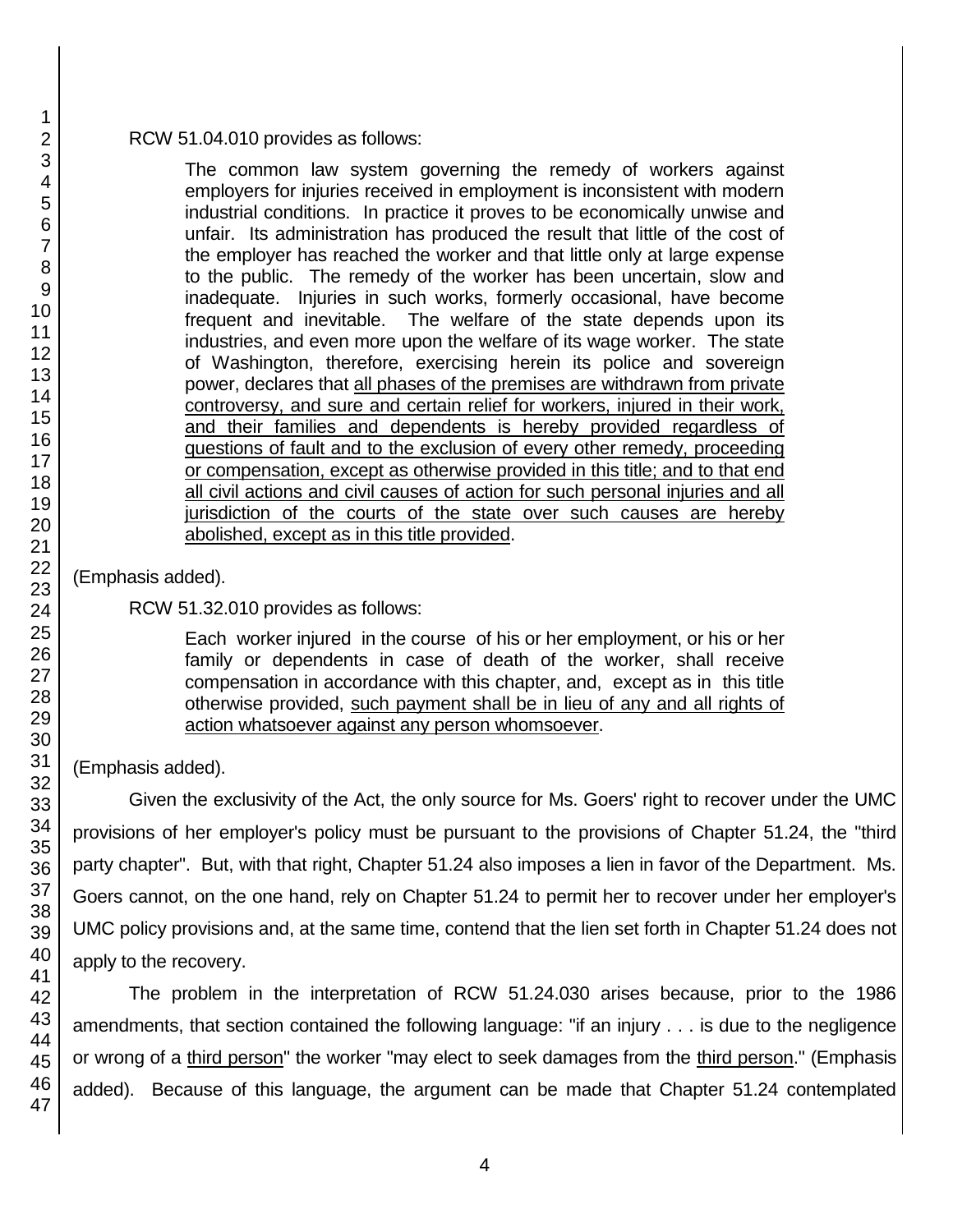actions sounding in tort, not in contract. Since the UMC carrier is not, technically speaking, a third person tortfeasor, the argument can be made that the Department has no lien against Ms. Goers' recovery.

However, in our view, the focus must be broader. The underinsured motorist statute, RCW 48.22.030, requires that every vehicle insurance policy contain coverage "for the protection of persons insured thereunder who are legally entitled to recover damages from owners or operators of underinsured motor vehicles." (Emphasis added). Thus, only those persons "legally entitled to recover" from the underinsured tortfeasor may recover under the UMC provisions of the insurance policy.

The UMC carrier may assert any defense available to the underinsured tortfeasor. The carrier "stands . . . in the shoes of the uninsured motorist." State Farm Mutual Auto Insurance Company v. Bafus, 77 Wn.2d 720, 724 (1970). If the injured person is statutorily barred from recovering damages from the underinsured tortfeasor, no recovery can be had against the carrier. Sayan v. United Services Automobile Association, 43 Wn.App. 148, rev. denied, 106 Wn.2d 1009 (1986). (Tortfeasor was an army officer and therefore was immune from suit; held: plaintiff could not recover under UMC provisions of policy.)

Ms. Goers was only "legally entitled to recover" from the uninsured tortfeasor because RCW 51.24.030 specifically so provided. It is only because of that legal entitlement, created by RCW 51.24.030, that she was able to recover under her employer's UMC policy provisions. Had Chapter 51.24 not provided an exception to the exclusive remedy, Ms. Goers would have been barred from recovering under her employer's UMC policy provisions. See Sayan. Thus, Ms. Goers' UMC recovery was authorized by Chapter 51.24 and the concomitant lien in the Department's favor must also apply.

Furthermore, the purpose of the underinsured motorist statute is to allow an injured person to recover those damages that would have been recovered had the tortfeasor maintained liability insurance. Finney v. Farmer's Insurance Co., 92 Wn.2d 748, 751, 600 P.2d 1272 (1979). In this case, if the tortfeasor had maintained liability insurance, there is no question that any recovery made by Ms. Goers would have been subject to the Department's lien. If Ms. Goers is allowed to keep her underinsured motorist recovery without reduction by the Department's lien, she will recover more than she would have if the tortfeasor had maintained liability insurance. Such a result would be contrary not only to the purpose of RCW Chapter 51.24, but also to the underinsured motorist statute. See Sayan.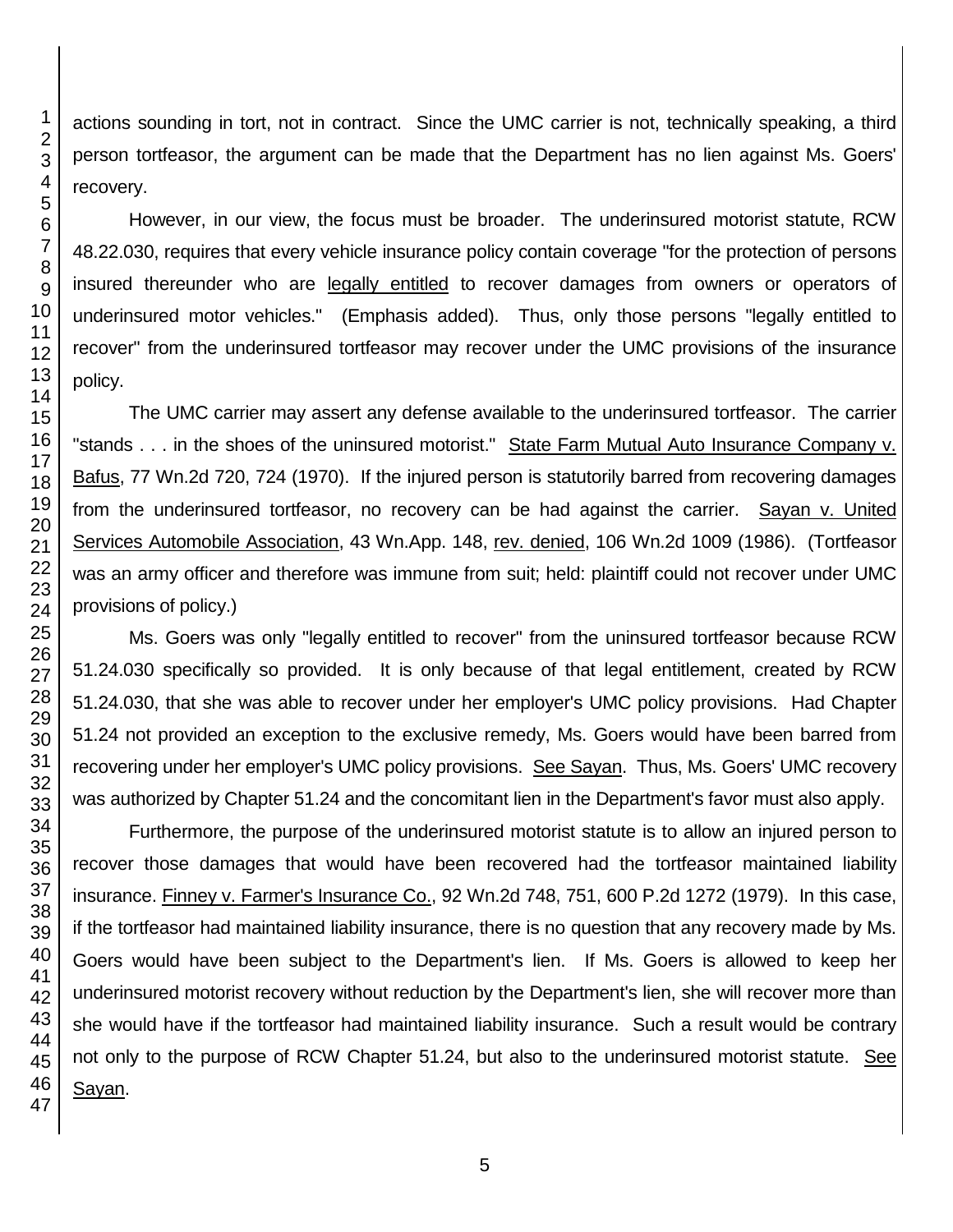In concluding that the statute as it read prior to the 1986 amendments permitted the Department to assert a lien against a worker's recovery under the UMC provisions of his or her employer's policy, we are concluding that the 1986 amendments were clarifying and retroactive, at least insofar as they explicitly provided that the Department or self-insurer has a lien against a worker's UMC recovery under his or her employer's policy. Obviously, the amendments also represent a change in the statute insofar as the lien is now limited to a UMC recovery under the employer's policy.

In determining that the 1986 amendments were "clarifying", we have considered a number of factors: 1. Ambiguity of RCW 51.24.030. Overton v. Economic Assistance Authority, 96 Wn.2d 552 (1981). RCW 51.24.030, prior to the 1986 amendments, was ambiguous, since it did not explicitly provide for a lien against a worker's UMC recovery under the employer's policy and since the statutory language was susceptible of more than one reasonable interpretation; 2. Legislative action in response to controversy over interpretation of the statute. Johnson v. Continental West, Inc., 99 Wn.2d 555 (1983). As detailed above, the 1986 amendments were in response to the controversy engendered by our decision in Morrissey. Thus, we regard the 1986 amendments as legislative interpretation of the original Act; 3. Conformity of the amendments to the administrative agency's interpretation of the statute. Ridder v. Department of Revenue, 43 Wn.App 21 (1986). The 1986 amendments conformed with the Department's prior interpretation of the statute; and 4. Conformity of the amendment to prior Supreme Court interpretation of the statute. Johnson. The 1986 amendments do not depart from any Supreme Court interpretation of the statute. To the contrary, the 1986 amendments are compatible with the interpretation placed on Chapter 51.24 by the Supreme Court in Lundeen v. Department of Labor and Industries, 78 Wn.2d 66 (1970).

In that case, the Supreme Court was faced with the question of whether a recovery under the Military Claims Act (under which relief is not predicated upon the negligence or wrong of another) constituted a third party recovery pursuant to RCW 51.24, and was therefore subject to the Department's lien. The statute in effect at that time contained essentially the same language that is at issue here under the 1984 version of RCW 51.24.030, i.e., "if the injury to a workman is due to negligence or wrong of another not in the same employ . . . the injured workman . . . shall elect whether to take under this title or seek a remedy against such other . . .." In Lundeen, the Supreme Court concluded that the Department did have a lien against the recovery even though the cause of action did not sound in tort. The 1986 amendments to Ch. 51.24 are therefore compatible with Lundeen.